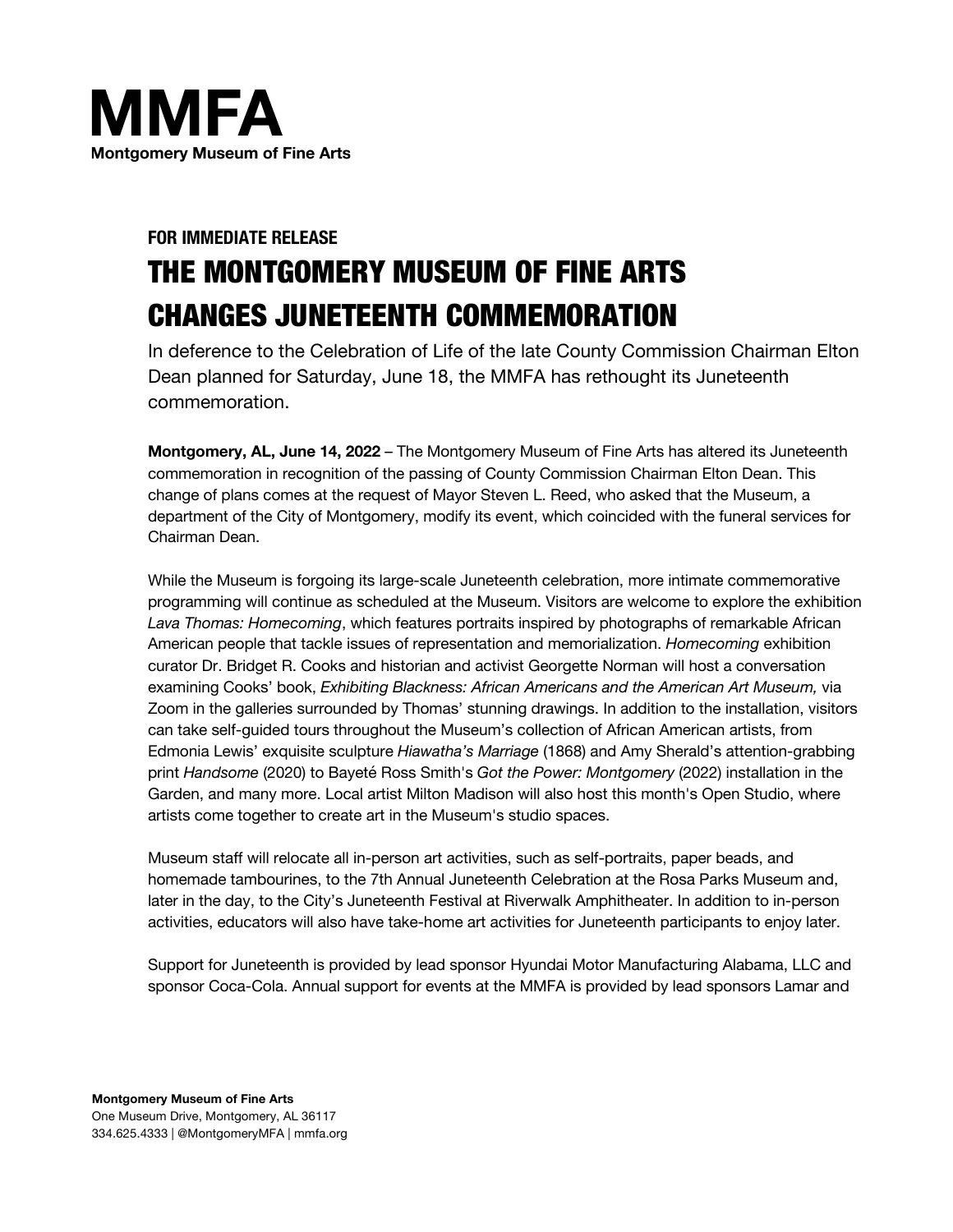MGMWERX, with additional support from sponsors Gene and Ray Ingram and Margaret and Jimmy Lowder, and co-sponsors Confero, Mary Lil Owens and Bill Little, Renasant Bank, and Synovus Bank.

### **ABOUT JUNETEENTH**

Juneteenth is a federal holiday in the United States that celebrates the emancipation of enslaved African Americans. Juneteenth's commemoration is held on the anniversary of June 19, 1865, when Army Major General Gordon Granger proclaimed freedom for enslaved people in Texas, the last state of the Confederacy with institutional slavery, due to the ratification of the Emancipation Proclamation. Originating in Galveston, Texas, Juneteenth has been celebrated annually on June 19 in various parts of the United States since 1866 as a celebration of African American culture. It became a federal holiday on June 17, 2021, the first new federal holiday since Martin Luther King Jr. Day was adopted in 1983.

#### **FOR YOUR SAFETY | COVID-19**

The MMFA remains committed to serving our members and visitors in a safe and responsible manner, especially during the evolving COVID-19 pandemic. According to your comfort level, all Museum visitors are welcome to mask and encouraged to practice social distancing during their visit. If you are feeling ill or have recently been exposed to COVID-19, please refer to CDC quarantine guidelines before visiting the Museum.

#### **MMFA BACKGROUND**

The Montgomery Museum of Fine Arts was founded in 1930 by a group of local artists as a place for both exhibiting art and space for art education. The original intentions of our founders—to exhibit and teach—continue to inspire and inform every action and activity here at the Museum which, since 1988, has shared the 277-acre Blount Cultural Park with our partners across the lake at the celebrated Alabama Shakespeare Festival.

Today's MMFA visitors stroll through art-studded grounds and permanent collection galleries. They see compelling changing exhibitions and learn about art by playing in our interactive gallery, ArtWorks, making art in its bustling studios, or by participating in other engaging events and programs. And, as of late September 2018, MMFA visitors can now relax and recharge in the serenity of our stunning new three-acre sculpture garden.

While the Museum's collection is still home to the art of many of the regional artists who first established it, over time it has become known for its strength in American art and Old Master Prints. Recent, important acquisitions of art made by African American and Asian artists and works inspired by images and themes related to the experiences of these groups represent the breadth and depth of the lives and concerns of those who now call Montgomery and the River Region home. Through the exhibition of this work as well as the programs and events that help connect our communities with it, the MMFA is recognized as a leading arts and cultural resource here in the state and Southeastern region.